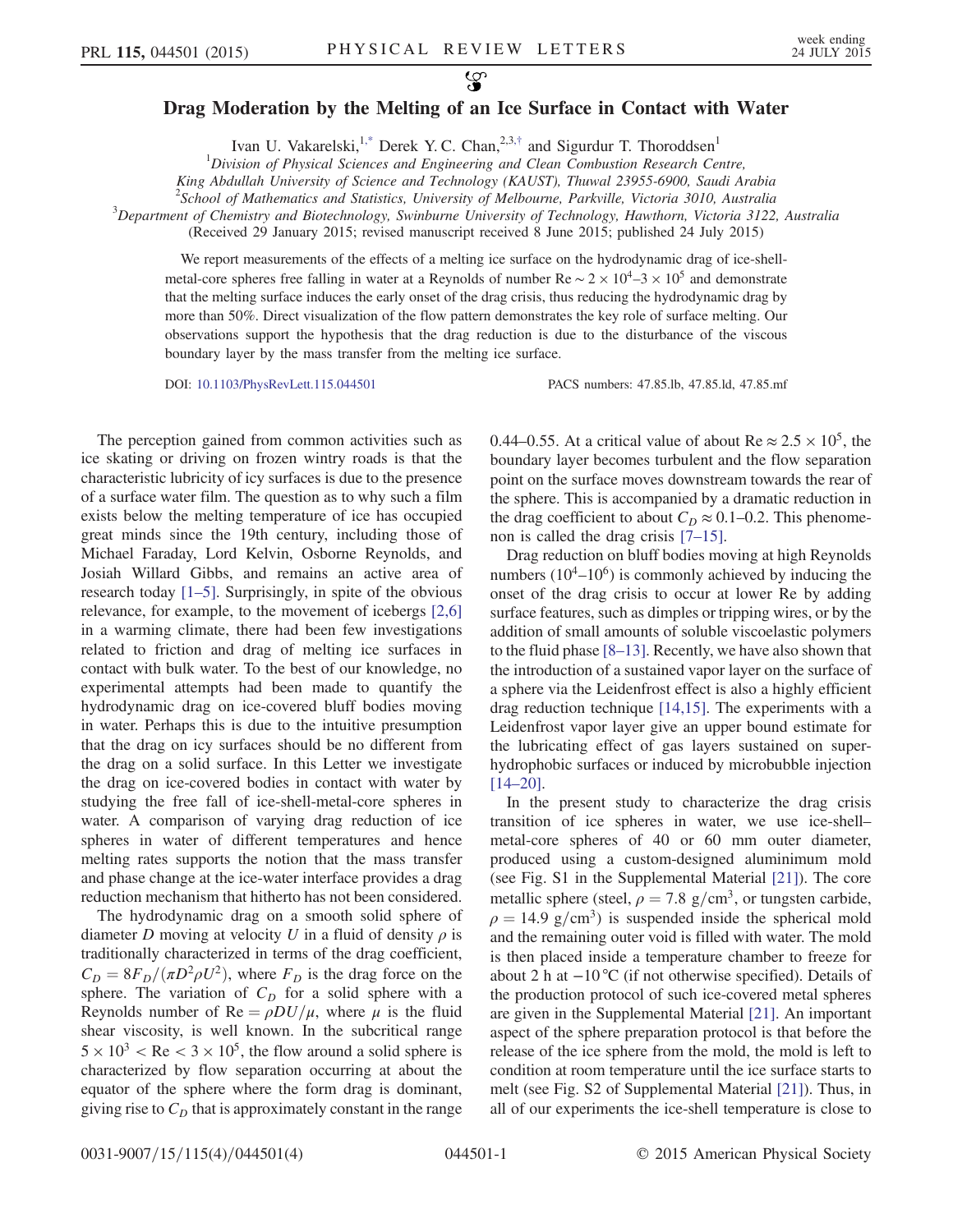<span id="page-1-0"></span>

FIG. 1 (color online). Images of a 60 mm diameter ice-shell sphere with a 40 mm diameter spherical steel core. (a) Image of the sphere before immersion in water. After the sphere is released from the mold, the ice surface starts to melt slowly and a thin water layer wets the surface, resulting in a glossy appearance. (b) Image of the ice sphere immersed in water. See other examples in Figs. S3 and S8 in the Supplemental Material [\[21\].](#page-3-7)

zero, and when in air, the ice surface is covered by a thin water film. In Fig. [1,](#page-1-0) we show a 60 mm diameter ice sphere with a 40 mm diameter steel sphere core held in ambient air [Fig.  $1(a)$ ] or immersed in water [Fig.  $1(b)$ ]. The thin water layer that wets the surface gives a glossy appearance and prevents fog or frost formation on the sphere surface when it is first exposed to the laboratory atmosphere.

Sphere free fall trajectories in water were recorded in a rectangular tank (height 2.4 m, cross section 40 cm  $\times$ 40 cm) with a high-speed video camera (Photron SA-5, typical frame rate of 1000 frames/s). In Fig. [2](#page-1-1) we compared the free fall velocity of a 60 mm diameter ice shell with tungsten carbide core and a 60 mm diameter solid steel sphere of the same weight. The data demonstrate that near the bottom of the tank, the velocity of the ice-covered tungsten carbide sphere is about 1.34 times that of the solid steel sphere, corresponding to drag reduction of about 50%. The data also show that the ice-covered tungsten carbide sphere is still accelerating near the bottom of the 2.4 m tank. In such cases, an extrapolation function can be used to estimate the terminal velocity [\[13,15\]](#page-3-8), whereas using the actual velocity measured near the bottom of the tank would give an upper bound estimate of the drag coefficient. Taking the extrapolated terminal velocity value  $U_T$  gives  $C_D = 0.13$  for the ice sphere, a value that is lower than  $C_D \sim 0.2$  measured for the solid sphere at the drag crises minimum [\[11,13\]](#page-3-9).

To investigate the dependence of the drag coefficient  $C_D$ on the Reynolds number Re, we use 40 and 60 mm icecovered metal spheres with different size metallic core spheres to span the range  $2 \times 10^4$  < Re < 3  $\times 10^5$ . Results for the drag coefficient of the ice-covered spheres and solid metal spheres are shown in Fig. [3.](#page-2-0) We also used a 60 mm diameter hollow aluminium sphere that is fitted with a metallic sphere inside, so that its weight matches exactly that of the 60 mm diameter ice-covered metal sphere to provide a more accurate comparison (see Fig. S4 of

<span id="page-1-1"></span>

FIG. 2 (color online). Fall velocities versus time for a 60 mm diameter ice-covered tungsten carbide sphere and a 60 mm diameter solid steel sphere of the same average density,  $\rho_s = 7.8$  g/cm<sup>3</sup>, during free fall in room temperature (22 °C) water. Each data series is fitted with the extrapolation function [\[13\]](#page-3-8)  $U(t) = U_T(1 - e^{-t/\tau})$  (lines). An upper bound estimate based on the maximum measured velocity gives  $C_D = 0.23$ for the ice sphere and  $C_D = 0.50$  for the solid sphere. See Video 1 of the Supplemental Material [\[21\].](#page-3-7)

Supplemental Material [\[21\]](#page-3-7)). The  $C<sub>D</sub>$  values of ice-covered metal spheres shown in Fig. [3](#page-2-0) with solid square symbols are calculated using the sphere velocity measured close to the bottom of the tank, which as discussed above gives an upper bound estimate of the drag coefficient. The data shown as open squares are estimates for the drag coefficients of ice spheres at  $Re > 1.5 \times 10^5$  calculated using the extrapolated values for the terminal velocity. Use of this extrapolated estimate of the terminal velocity will give a smaller drag coefficient. We note, however, that the extrapolation equation  $U(t) = U_T(1 - e^{-t/\tau})$  is an empirical relation proven to give accurate prediction for the terminal velocities of solid spheres falling at Re close to the drag crises, but might not represent correctly the complex dynamics of the true fall trajectories [\[13,15\].](#page-3-8)

The data in Fig. [3](#page-2-0) show that for  $Re < 8 \times 10^4$  the drag force for the ice-covered metal spheres and the solid sphere are identical, with a typical precrisis value in the range  $C_D = 0.48 - 0.52$ . The drag coefficient for the ice spheres starts to deviate from the precrisis values for  $Re > 10^5$ , and reaches the postdrag crisis values at  $Re = 3 \times 10^5$ . The drag crisis for ice spheres develops over a larger range of Reynolds numbers than in the case of a solid sphere.

The cooling of the water in the boundary layer near the surface of the ice spheres is expected to increase the viscosity locally, possibly giving rise to an increase in the critical Reynolds number. To quantify this effect, we conducted experiments with 60 mm solid steel spheres that were preconditioned in an environmental chamber to temperatures from 20 °C down to −30 °C. For spheres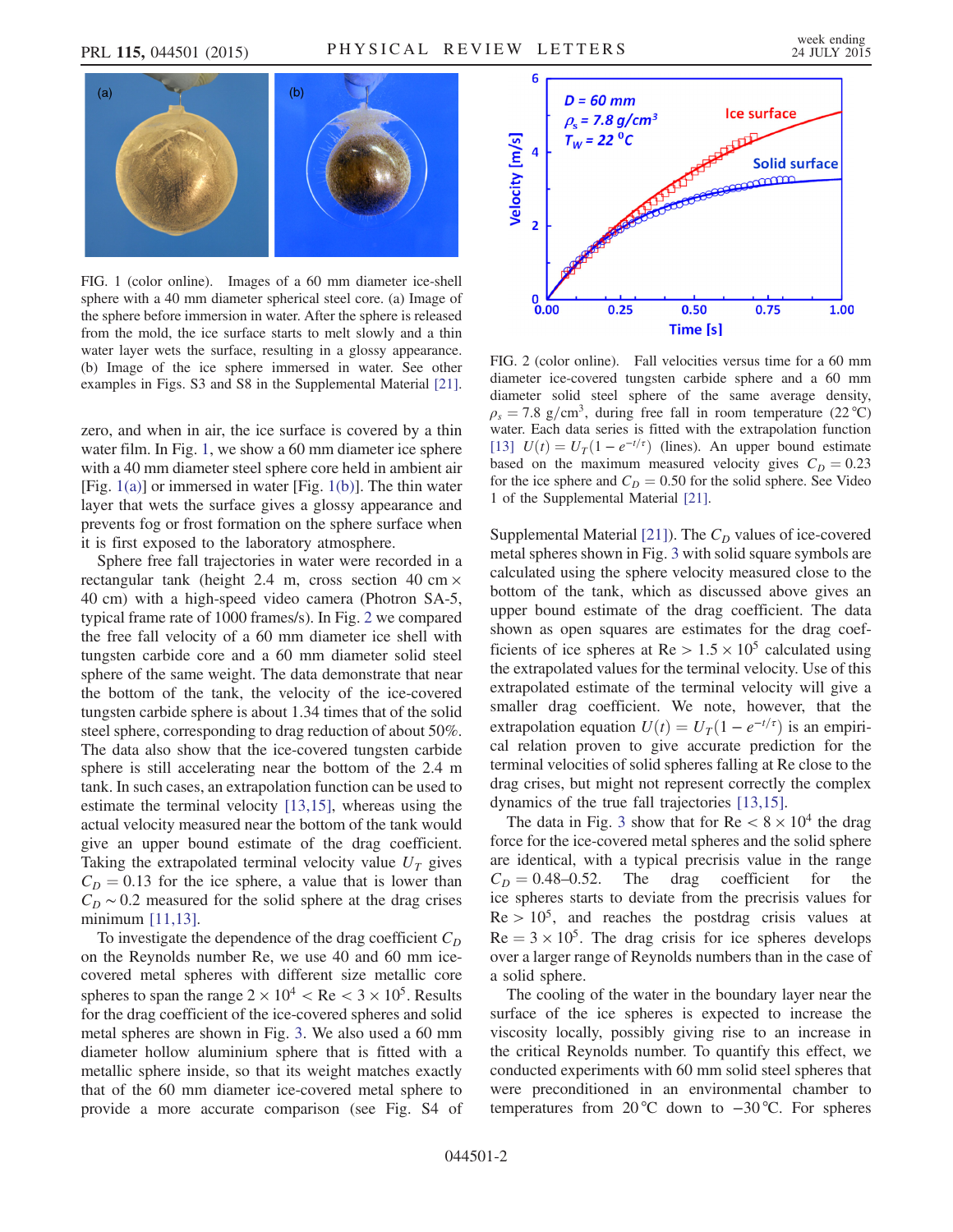<span id="page-2-0"></span>

FIG. 3 (color online). Drag coefficient dependence on the Reynolds number for ice surface spheres and smooth solid surface spheres free falling in room temperature  $(22^{\circ}C)$  water: solid squares (red) are for ice-shell sphere, open circles (blue) are for solid steel spheres, and open triangles (blue) are for solid surface composite spheres matching the weight and the size of the ice-shell spheres [\[21\].](#page-3-7) Open squares (red) are drag coefficients for ice-shell spheres calculated using the extrapolated values for the terminal velocity. Solid diamonds (red) are drag coefficients for ice-shell spheres falling in  $6 \pm 1$  °C water. Literature values for smooth solid surface spheres falling in an infinite tank measured by White [\[11\]](#page-3-9) are shown as blue crosses.

conditioned to temperatures below  $0^{\circ}C$ , the sphere surface was defrosted before immersion into the water tank by a brief wash with ethanol (the ethanol melting temperature is about −114 °C, Fig. S5 of Supplemental Material [\[21\]\)](#page-3-7). We found the terminal velocity to be independent of the steel sphere precondition temperature (see Figs. S6 and S7 of the Supplemental Material [\[21\]\)](#page-3-7), thus proving that boundary layer cooling has no measurable effect on the drag reduction herein.

Drag reduction at the onset of the drag crisis is usually associated with the reduction of the form drag due to the offset of the boundary layer separation point from the equator towards the rear of the sphere, often referred to as the delayed separation [\[7\]](#page-3-4). In the case of the ice sphere, we confirm this effect by putting a small amount of red dye in the water used in making the ice shell to visualise the wake behind the falling sphere. Snapshots comparing the wake behind a 60 mm ice-covered metal sphere falling at a velocity corresponding to the Reynolds numbers below  $(Re \approx 5 \times 10^4)$  and above  $(Re \approx 1.5 \times 10^5)$  the critical value are shown in Fig. [4.](#page-2-1) The entire trajectory is shown in Video 2 of the Supplemental Material [\[21\].](#page-3-7) The dye visualization experiment also demonstrates that water from the melting ice surface is continually convected into the trailing wake of the sphere and provides direct evidence that melting of the ice surface is key to understanding the observed drag reduction.

Although the delayed separation demonstrated in the above experiment is the characteristic signature of the drag

<span id="page-2-1"></span>

FIG. 4 (color online). High-speed camera snapshots of 60 mm diameter dyed-ice ice-covered metal sphere falling in water (a) at a low speed of about 0.8 m/s corresponding to Re  $\approx$  5  $\times$  10<sup>4</sup> and (b) at a higher speed of about 2.4 m/s corresponding to  $Re \approx 1.5 \times 10^5$ . Arrows indicate the approximate position at which flow separation occurs. See Video 2 of the Supplemental Material [\[21\].](#page-3-7)

crisis, it can in fact be the result from very different physical mechanisms (see Sec. 6 of the Supplemental Material for a more detailed discussion [\[21\]\)](#page-3-7). Drag reduction by engineered surface features operates by triggering an early transition to the turbulent regime in a boundary layer, resulting in a delayed separation [7–[9\].](#page-3-4) In contrast, the addition of viscoelastic polymer near the surface introduces a local non-Newtonian response that promotes the delayed separation [\[11,12\].](#page-3-9) Drag reduction can also result from the creation of a low density and low viscosity vapor layer on the surface that changes the no-slip boundary condition at the solid-liquid interface to one of partial or full-slip boundary condition at the vapor-liquid interface that in turn delays the boundary layer separation [\[14](#page-3-6)–19].

In the present case of melting surfaces we consider two possible physical mechanisms that can contribute to the early onset of drag reduction: (i) the change from the noslip to partial-slip boundary condition at the water-ice surface, or (ii) the disturbance of the boundary layer due to the constant mass transfer of water from the melting of the ice surface. To quantify these hypotheses we conducted a series of experiments to measure the characteristic melting rate of the falling spheres in terms of the rate of change of the sphere diameter  $\left| \frac{dD}{dt} \right|$  (see Sec. 4 and Fig. S8 of the Supplemental Material [\[21\]\)](#page-3-7). A quantitative comparison of the slip and mass transfer hypotheses based on measurement of the characteristic melting rate is given in Sec. 6 of the Supplemental Material [\[21\].](#page-3-7) In brief, from the measured surface melting rate,  $|dD/dt| \sim 0.6 \pm$ 0.2 mm/s, for a 60 mm sphere that falls with velocity  $U_T \sim$ 2 m/s (Re  $\sim$  1.2 × 10<sup>5</sup>), we estimated the ratio between the effective slip length  $\lambda_S$  at the ice surface and the thickness of the viscous boundary layer  $\lambda_B$  to be  $\lambda_S/\lambda_B \sim$  $0.5|dD/dt|/(U_T) \sim 0.0015$ . These estimates show that the effective slip is about 3 orders of magnitude lower than the boundary layer thickness and is an unlikely source